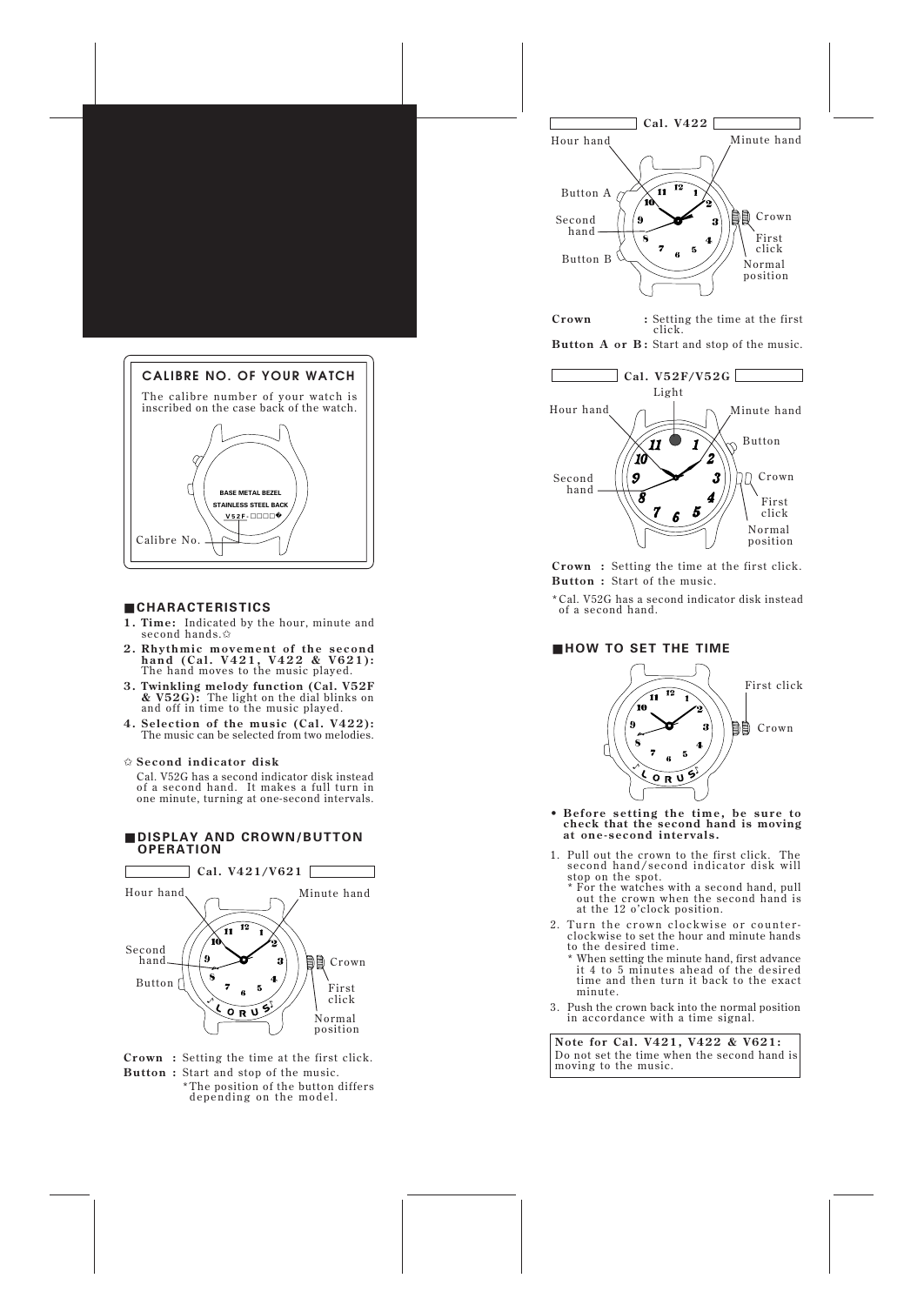## ■ **HOW TO USE THE MUSIC FUNCTION**



# **• To start the music**

Press the button with the crown at the normal position. Music starts playing and the second hand starts moving to it.

## **• To stop the music**

Press the button once again.



# **• To start the music**

Press button "A" or "B" with the crown at the normal position. Music starts playing and the second hand starts moving to it. \* Two different melodies are played by pressing respective buttons.

# **• To stop the music**

Press either button "A" or "B".

## **Notes for Cal. V421, V422 & V621:**

- 1. The duration of the music and the movement of the second hand differ depending on the music played.
- 2. The music will stop automatically at its end even if the button is left untouched.
- 3. When the music stops, the second hand will return to the accurate time and start immediately at one-second intervals.



## **• To start the music**

Press the button with the crown at the normal position. Music starts playing and the light blinks on and off in time to the music.

\* The music will stop automatically at its end. It cannot be stopped manually by pressing the button or by operating the crown.

# ■ **LIST OF MUSIC**

The music played differs depending on the model.

# **Cal. V421**

- •It's A Small World ©1963 Wonderland Music Co., Inc.
- •Mickey Mouse March ©1955 Walt Disney Music Company
- •Jingle Bells
- •Ob-La-Di, Ob-La-Da ©Blackwood Music under license from ATV Music (MacLen)
- •Chitty Chitty Bang Bang ©EMI Unart Catalog, Inc.
- •Raindrops Keep Falling On My Head ©Blue Seas Music Inc., JAC Music Co., Inc., Twentieth Century-Fox Music Corp. (20th Century Fox)
- •Yesterday ©Blackwood Music under license from ATV Music (MacLen)
- •I Want To Hold Your Hand ©Music Corporation of America
- •When You Wish Upon A Star ©Bourne Co.

**Cal. V422**

- •**Button A :** It's A Small World ©1963 Wonderland Music Co., Inc.
- **Button B :** Mickey Mouse March ©1955 Walt Disney Music Company

**Cal. V52F/V52G**

- •It's A Small World ©1963 Wonderland Music Co., Inc.
- •Mickey Mouse March ©1955 Walt Disney Music Company

**Cal. V621**

- •It's A Small World ©1963 Wonderland Music Co., Inc.
- •When You Wish Upon A Star ©Bourne Co.
- •Winnie The Pooh ©1963 Wonderland Music Co., Inc.
- •Mickey Mouse March ©1955 Walt Disney Music Company
- **LUMIBRITE WATCH**
	- **(dial, hands, buttons, case, bezel, strap, etc.)**



✩ If your watch is a LORUS LUMIBRITE watch, it has following features.

LORUS LUMIBRITE watches absorb and store light energy from natural and artificial light sources and emit light in the dark. They are made of environmentally friendly material, and therefore, are harmless to human beings and the environment.

- With a full charge, LORUS LUMIBRITE watches glow in the dark hours longer than conventional luminous watches of this type. If exposed to a light of more than 500 lux (i.e., the brightness of a typical office) for approximately 10 minutes, or direct sunlight for 2 minutes, they will glow for hours.
- Since LORUS LUMIBRITE watches emit the light they store, the brightness will decrease gradually over time. The length of time they will glow may also differ slightly depending on such factors as the brightness of and distance from the light source used